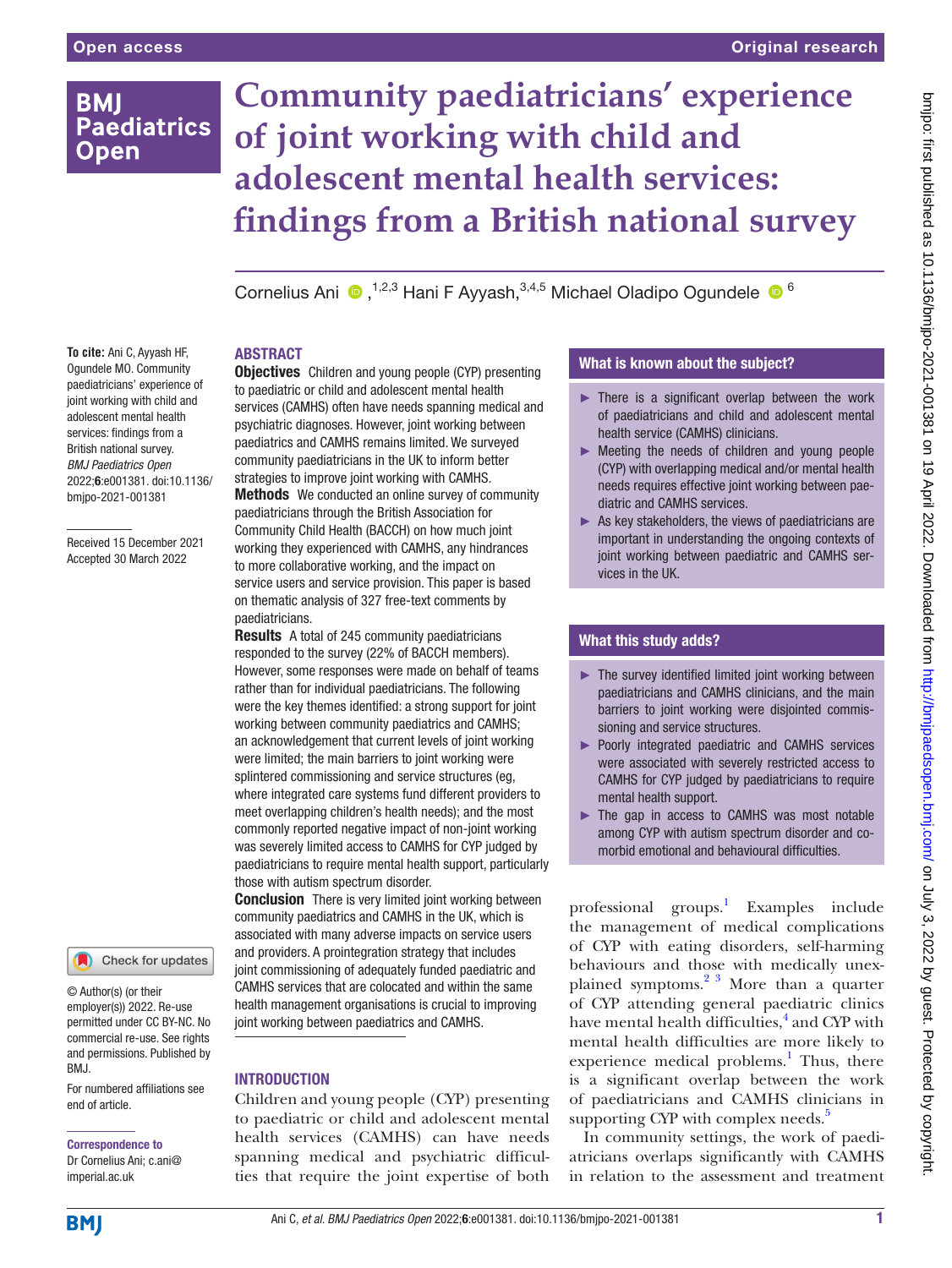of CYP with neurodevelopmental difficulties, such as attention deficit and hyperactivity disorder (ADHD) and autism spectrum disorder  $(ASD)$ .<sup>6</sup> In fact the involvement of paediatricians in the management of ADHD in the UK has increased from  $15\%$  in 200[6](#page-8-4) to 63% in 2016.<sup>6</sup> Furthermore, practice guidelines<sup>7</sup> recognise the importance of integrated paediatric and CAMHS expertise in ASD diagnostic assessment. In the absence of such integration, CYP assessed for ASD in CAMHS may miss out on important medical and genetic investigations, while comorbid mental health conditions may not be identi-fied in those seen by paediatricians.<sup>[8](#page-8-6)</sup>

The significant overlap between paediatric and CAMHS makes an instinctive case for better integration between both services. The benefits include better user and staff satisfaction, improved health outcomes, and more efficient health systems. $9-11$  These benefits are well illustrated by a recent paper based on simulated patient journeys in the UK health system which found 40% savings in cost and  $75\%$  savings in time.<sup>11</sup> In the UK, integration of paediatric and CAMHS services is favoured by high-level government policies such as the NHS England Five Year Forward View for Mental Health<sup>[12](#page-8-9)</sup> and the NHS Long Term Plan.<sup>13</sup> Close collaboration between CAMHS and paediatrics has been jointly endorsed in the UK by the Royal College of Paediatrics and Child Health and the Royal College of Psychiatrists.<sup>3</sup> This practice is also promoted by the American Academy of Pediatrics, $^{14}$  the American Academy of Child and Adolescent Psychiatry,<sup>15</sup> and the WHO.<sup>[16](#page-8-14)</sup>

However, despite the long-standing recognition of the importance of collaborative working between paediatrics and CAMHS, joint working between the two care groups has tended to be limited.<sup>17–19</sup> In one UK study, only onethird of paediatricians felt that the mental health needs of paediatric patients were being met by CAMHS and all the paediatricians wanted to have closer links with CAMHS.<sup>20</sup> A Royal College of Paediatrics and Child Health report indicated a significant reduction in contacts between paediatricians and CAMHS in the UK from 42% to 26.8% between 2011 and  $2013$ .<sup>21</sup> In relation to ASD diagnostic assessment, a recent survey identified very few integrated paediatric and CAMHS services in the UK.<sup>8</sup>

A key hindrance to integrated working between paediatrics and CAMHS is a worldwide shortage of CAMHS professionals.[22 23](#page-8-18) Another hindrance is under-resourcing of CAMHS. $^{24}$  However, the more powerful and overarching hindrances relate to structural factors such as commissioning and service designs. $25-27$  Historically, commissioning of services for CYP has favoured vertical care pathways designed for acute medical problems.<sup>26</sup> These pathways tend to situate paediatrics and CAMHS in different organisations, which does not reflect the high levels of comorbidity among CYP with medical and/ or mental health difficulties.<sup>[19](#page-8-22)</sup>

We provide some background about the UK health system in order to contextualise the current study for readers from other regions of the world. The UK has a

publicly funded National Health Service (NHS), which provides healthcare to UK residents free of charge (except in limited circumstances sanctioned by the parliament).<sup>28</sup> The funding and regulatory structures of the NHS are described in detail elsewhere, $29\frac{30}{10}$  but in summary the NHS is funded by general taxation and the annual budget amounts to about £2300 (about \$3000) per UK resident.<sup>29</sup> About two-thirds of the NHS budget is allocated to local integrated care systems  $(ICS),$ <sup>[31](#page-8-25)</sup> which, based on local health priorities, commission and allocate funds to 'provider organisations' to deliver hospital and community health services in their local areas. The vast majority of 'provider organisations' are NHS organisations (called NHS Trusts or NHS Foundation Trusts). However, private organisations can be commissioned by ICS to provide NHS services. In the latter cases, the specific services funded by ICS will be free to UK residents even though the provider is a private profit-making organisation. There are systems of quality control in place to monitor the performance of commissioned NHS and private provider organisations to assure quality of care and good use of resources. $30$  Thus, the vast majority of paediatric and CAMHS services in the UK are commissioned and funded by the NHS even when the actual service delivery is, in some cases, by private organisations.

The suggestion of persistence of poorly integrated paediatric and CAMHS services in the  $\overline{\text{UK}^{\text{8 I1}}}$  indicates a need to examine the views of front-line clinicians on the extent of the problem and the barriers. Furthermore, it is important to ascertain if recent UK government policies have had any impact on front-line clinicians' experience of integration between paediatric and CAMHS services. For example, on the one hand, the UK government has made prointegration policies such as the NHS Five Year Forward View  $2014$ .<sup>12</sup> However, in response to the 2008 financial crisis, the UK government implemented austerity measures which led to significant funding cuts to health services, particularly CAMHS.<sup>32</sup> The net effect of these opposing events on service integration is unknown.

The views of paediatricians, who are key stakeholders, could be informative in understanding the current situation in relation to integration of paediatric and CAMHS services in the UK. This survey focused on community paediatricians, who are specialists providing secondary level of care and whose roles interface closely with community-based specialist CAMHS.<sup>33</sup> Community paediatric and CAMHS services usually share overlapping commissioning and service boundaries such that any difficulties with joint working are likely to be more apparent at that interface. The survey is timely due to recent policy changes that impact service integration and the absence of recent UK-wide data on the experiences of any professional group regarding integration between paediatrics and CAMHS. The aims of our study were therefore to survey community paediatricians to seek their views on how much joint working they experienced with CAMHS, any hindrances to more collaborative working, and the impact on service users and service provision.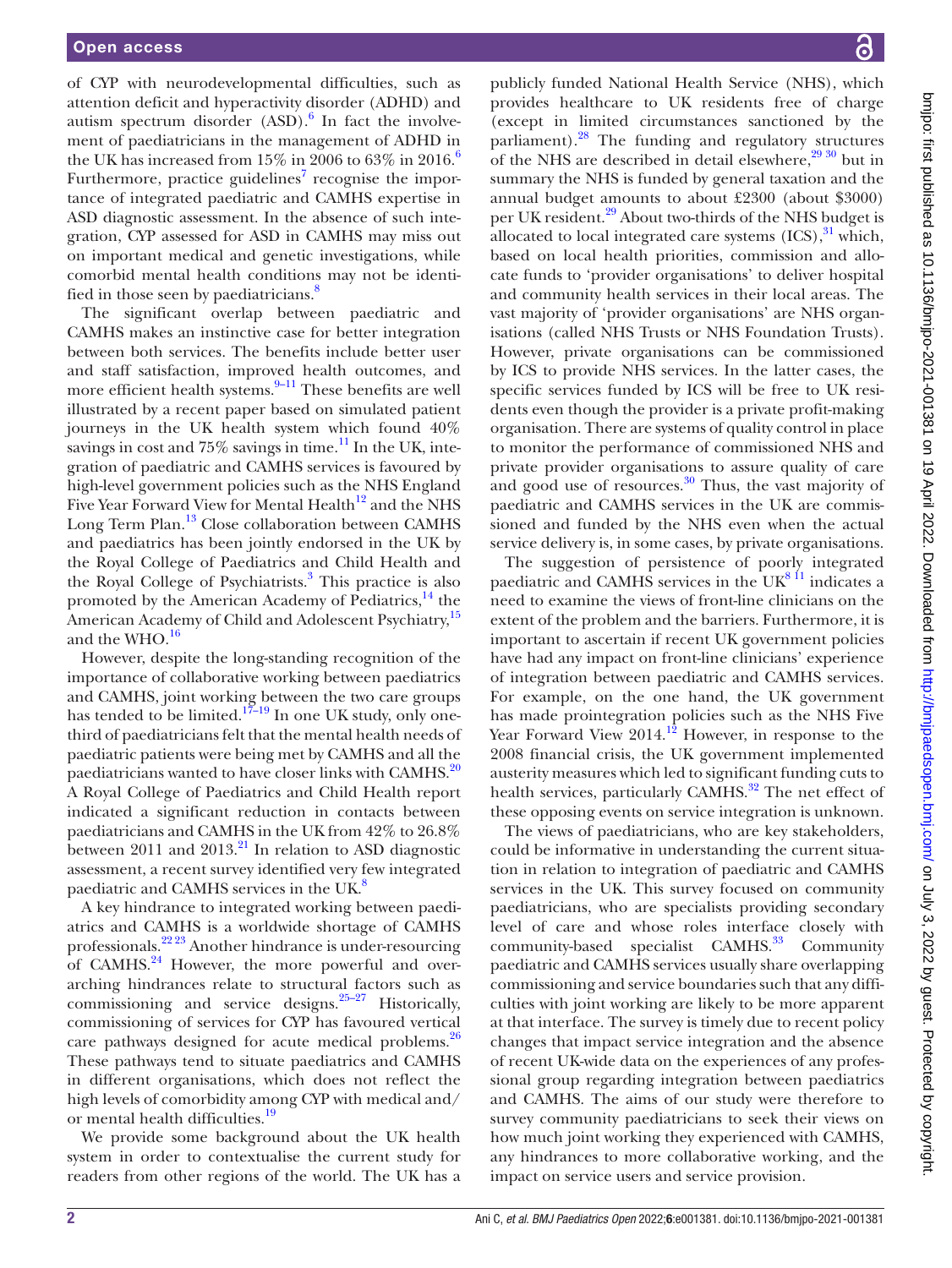# **METHODS**

This online survey of community paediatricians had two objectives. The current paper focuses on the community paediatricians' qualitative reports of their experiences of joint working with CAMHS. The other objective examined the role of community paediatricians in surveillance research case ascertainment of child mental health difficulties and is already published.<sup>34</sup>

## **Design**

The questionnaire used in the survey had open and closed questions and is publicly available.<sup>[34](#page-9-1)</sup> The closed questions were adapted from a previous study<sup>35</sup> and examined types of mental health difficulties seen in community paediatric clinics in the UK. Data from the closed questions have been published. $34$  The open questions are the focus of the current paper. The latter questions sought free-text comments from community paediatricians about their experiences of joint working with CAMHS. The current paper is based on thematic analysis of the 327 free-text comments by paediatricians. Consistent with current research governance in the UK and other countries in relation to low-risk health and medical research,<sup>[36](#page-9-3)</sup> ethical approval was not required as the survey was completely anonymous and participation was entirely voluntary by persons not classified as 'vulnerable'. In order to further strengthen the anonymity of responses, the survey avoided seeking any sociodemographic or regional information.

The survey was distributed through the British Association for Community Child Health (BACCH) newsletters and emails to members via a link to SurveyMonkey [\(www.](www.surveymonkey.com) [surveymonkey.com](www.surveymonkey.com)). Responses were obtained between December 2015 and August 2016. As we considered it more important to capture service-level (rather than individual) experiences, the participants could complete one questionnaire on behalf of their 'Teams'. There were 169 distinctly managed community child health services in the UK and  $1120$  members of BACCH in  $2015<sup>6</sup>$ .

#### Data analysis

We applied reflexive thematic analysis to the free-text comments using an inductive approach.<sup>37</sup><sup>38</sup> The inductive approach meant that our coding and theme development were directed by the content of the data rather than by pre-existing ideas or assumptions. The study was conceptually situated in the paradigm of interpretive phenomenology $39$  as the aim was to understand and interpret the experiences of paediatricians in relation to joint working with CAMHS. The 327 individual free-text comments were copied verbatim and systematically reviewed separately by all three authors to identify codes and themes. Most of the comments contained an average of about 50 words, ranging from 7 to 172 words. Coding was conducted manually without a computer software. First, we reviewed the texts to become familiar with the comments. Second, we identified codes (eg, words or phrases related to joint working with CAMHS).

Third, we examined the codes for common meanings, which were used to generate themes. Next, we jointly reviewed, defined and agreed on the final themes by consensus. Based on reflexive thematic analysis, the aim of the separate three-author theme identification was to ensure that no high-order theme was inadvertently overlooked rather than to assess inter-rater coding reliability. $40$  Also, and consistent with reflexive thematic analysis, we used comparative expressions (rather than frequency or number counts) to indicate relative recurrence of particular themes. $\frac{40}{10}$  $\frac{40}{10}$  $\frac{40}{10}$  Although all the 327 freetext comments were reviewed and coded, it was observed that data saturation for the main themes was reached with 30% of the responses (saturation was calculated as the point of onset of data redundancy. $^{41}$  $^{41}$  $^{41}$ 

## Patient and public involvement

Patients and/or the public were involved in the design, or conduct, or reporting or dissemination plans of this research. The survey was supported by patient and public involvement representative at the British Paediatric Surveillance Unit and this is acknowledged in the paper.

# RESULTS

A total of 245 community paediatricians responded to the survey, which constituted 22% of the 1120 membership of BACCH in 2015. However, the actual response rate is likely to be higher because some responded as 'Teams' rather than as individuals.

The findings are organised along the key themes that emerged from the qualitative comments, which were strong support for joint working between community paediatrics and CAMHS; acknowledgement that joint working was currently limited; barriers to joint working; and negative impact of non-joint working on CYP and their families, on paediatric services and on the wider health system. Positive examples of joint working were very few and these were also highlighted. These themes are now explored, each illustrated with one to three exemplar quotes that are most illustrative and representative of the patterns of comments on the theme. $42$ 

## Support for joint working

Community paediatricians showed an overwhelming support for joint working with CAMHS. Many referred to the overlapping needs of CYP referred to community paediatrics and CAMHS, the fact that CYP with difficulties do not fit artificial care boundaries and the importance of a holistic approach in supporting CYP and their families.

Children don't come neatly packaged.

It is ridiculous that our work and caseload overlap so much and yet we are such separate services.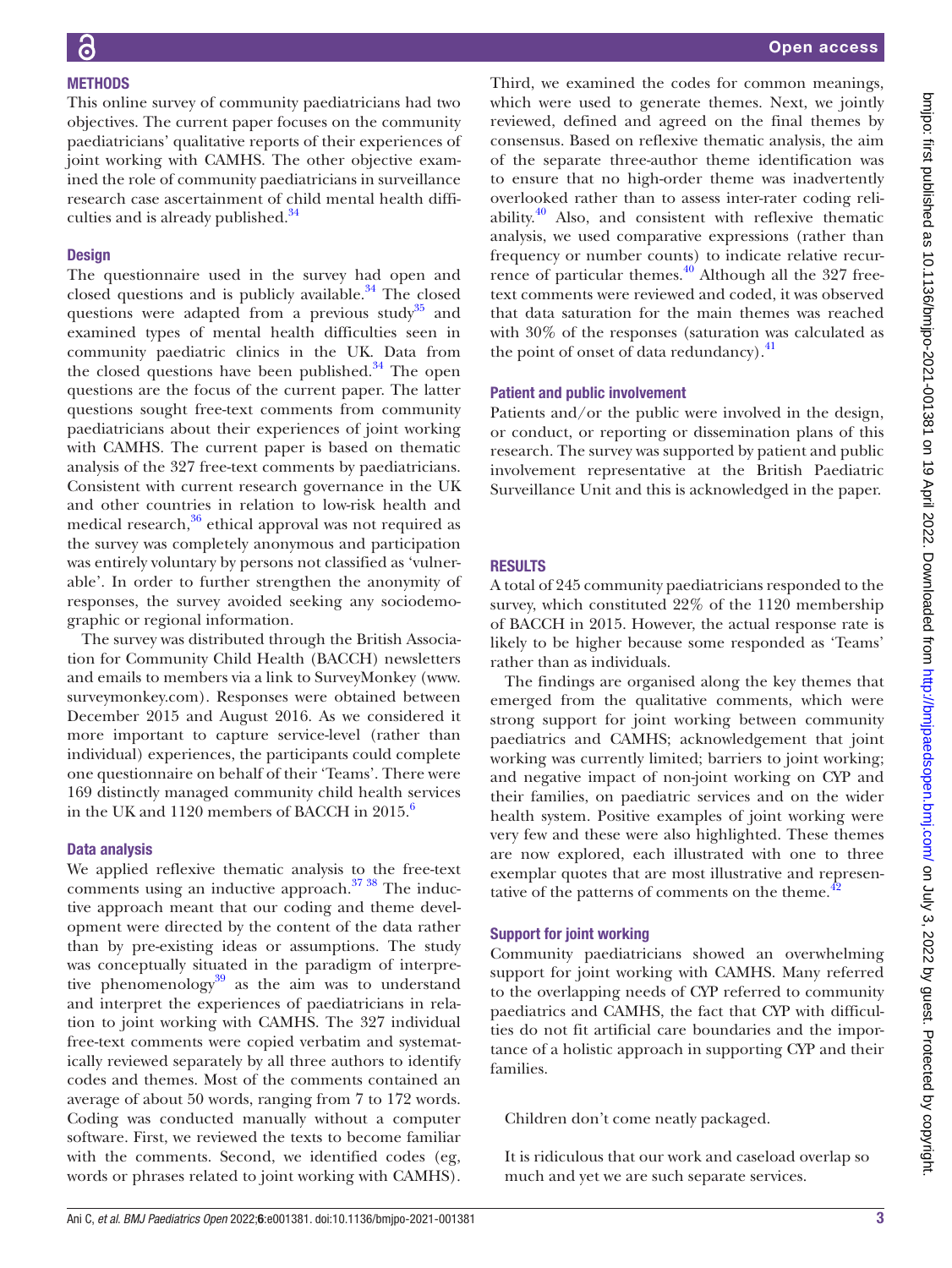Children often have more than one issue which makes compartmentalising this very difficult.

However, despite the clear recognition of the importance of joint working, most of the community paediatricians reported limited joint working with CAMHS. Some described their interface with CAMHS as parallel working.

We seem to work in parallel to CAMHS rather than with the service.

There is poor joint working with CAMHS services here.

#### Barriers to joint working

Respondents identified many hindrances to their joint working with CAMHS. By far, the most frequently cited reasons relate to service and organisational structures, particularly splintered commissioning (eg, where ICS fund different providers to meet overlapping children's health needs). Many respondents highlighted the commissioning of services along diagnostic pathways that do not recognise that CYP do not present with difficulties that neatly fit diagnostic categories. For example, one service was commissioned to treat 'simple ADHD', whereas comorbidity is the rule rather than the exception for CYP with ADHD.

We should be seeing children with 'simple ADHD' that is, no other psychiatric / psychological comorbidity. However the reality is that we get large numbers of referrals for highly disturbed children that have been rejected by CAMHS.

Services are commissioned based on diagnosis which is a complete disaster.

#### Arbitrary and disjointed service commissioning

Others reported service and care boundaries commissioned seemingly arbitrarily based on factors such as age or whether or not the CYP needs medication.

ASD is split with under 10s seen by Paediatrics and over 10s by CAMHS.

CAMHS service is limited to children requiring medication or hospital care.

Some of the community paediatricians highlighted that CAMHS services in their areas have been commissioned cheaply or with narrow remit such that they are not able to offer services compliant with National Institute for Health and Care Excellence (NICE) guidelines. Others described their local CAMHS as having been recommissioned without additional resources, resulting

in no change in service quality, access or capacity for joint working.

Commissioners have chosen cheapest non sustainable service option, with lots of staff cuts and lack of service delivery.

CAMHS are commissioned to diagnose but offer little in the way of therapeutic or long term input.

Commissioners may think that this is cheaper, however it does not necessarily meet the NICE standards with the lack of resources.

A number of respondents highlighted barriers to joint working due to isolated commissioning of profit-making organisations to provide CAMHS services. In many cases, these private organisations were given very narrow commissioning remits to diagnose but not to treat, thus creating treatment bottlenecks in the care system. Respondents pointed out that private organisations are profit-oriented, which encourages competition rather than cooperation and hence undermines joint working. Others noted that profit-driven organisations favour linear practices which are antithetical to the integrated care model required by many CYP with mental health difficulties.

ADHD and ASD are being diagnosed by a private provider and there is lack of clarity about ongoing follow up.

Issues relating to bids for work from any willing provider have adversely affected working across organisations.

#### Disjointed service structures

Several respondents commented that having community paediatrics and CAMHS in different organisations is an impediment to joint working. Some indicated that the CAMHS in their area were part of adult mental health services (AMHS) such that CAMHS operations seemed more aligned with adults than CYP.

CAMHS and Community Paediatrics are in different Trusts making joint arrangements very difficult!

This is what happens when CAMHS service is part of an adult mental illness service rather than integrated with children's services.

Situation is very confused- we have hospital Paediatrics and Psychology in one Trust and CAMHS and Community Paediatrics in another, ASD assessments are done in part by Paediatrics/Psychology joint clinic which doesn't fit in any of your boxes.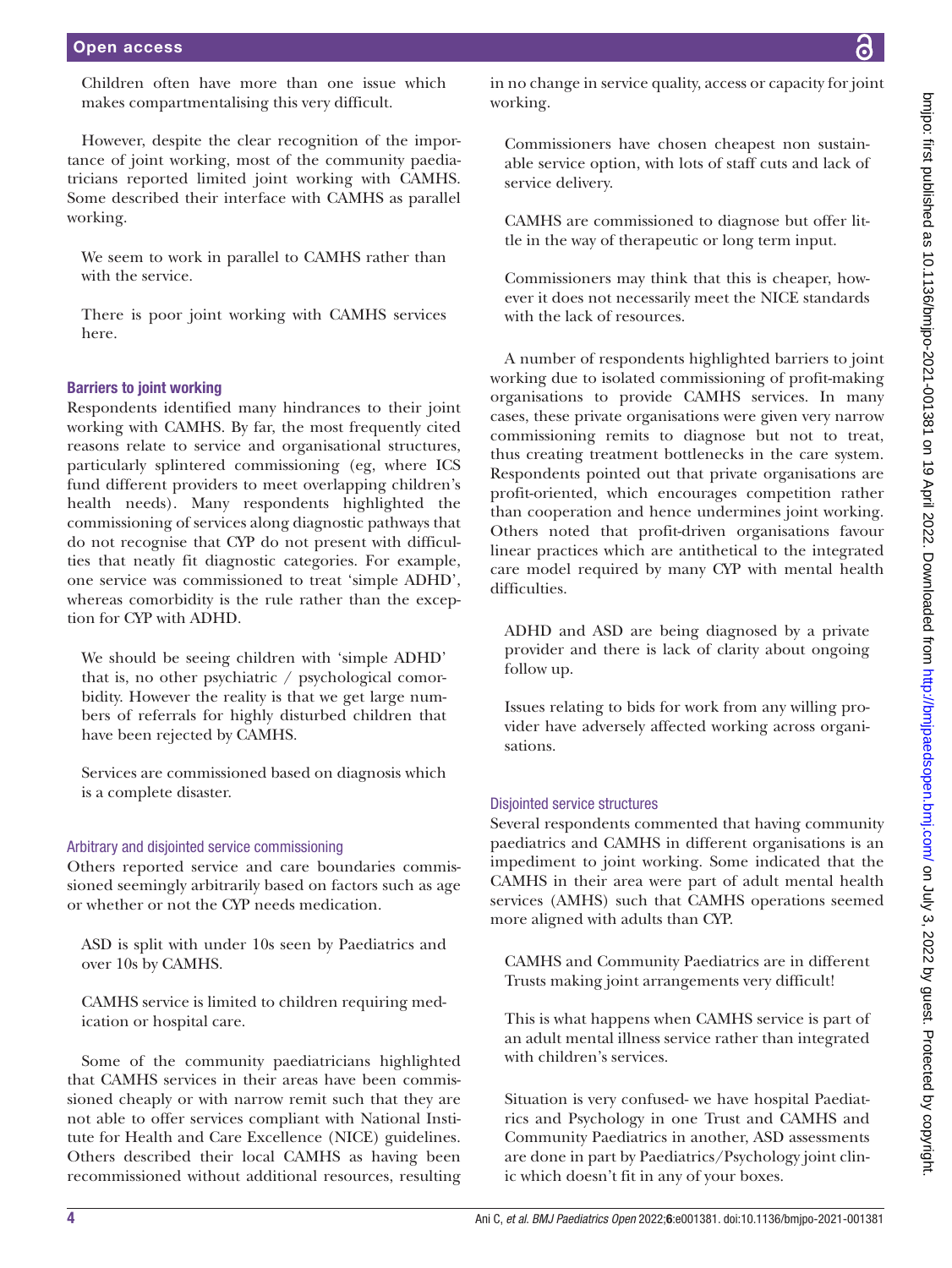# Impact of non-joint working between community paediatrics and CAMHS

Respondents reported major and wide-ranging difficulties from lack of joint working between community paediatrics and CAMHS. By far, the most reported operational consequence of non-joint working between the two services was extreme difficulty accessing CAMHS for CYP judged by paediatricians to require mental health expertise. Access to mental health support was so challenging that many respondents felt that CAMHS had become impenetrable.

Very difficult to get into CAMHS service.

It is extremely difficult to access CAMHS and so many patients with mental/emotional health concerns end up being seen by paediatrics.

CAMHS locally return many referrals back to community paediatrics, despite the referrals being at Consultant level.

# High thresholds for CAMHS access

In some cases, as the CAMHS access threshold became higher, the CAMHS referral criteria seemed more arbitrary and difficult to interpret. Examples included whether the young person has 'significant mental illness', where it was unclear what is meant by 'significant'. Some CAMHS reportedly insisted that carers attended parenting courses, or that the CYP should have had multiprofessional involvement prior to CAMHS referral.

Difficult to access CAMHS without very significant mental health problems.

Children with anxiety are offered a parental course and CAMHS won't see behavioural problems in children without parents completing a course first.

CAMHS team do not accept referrals from one practitioner, at least two professionals should have involvement before they are allowed onto the CAMHS waiting list.

# Impact on CYP and their families

The lack of joint working and the associated limitation to CAMHS access adversely affected CYP and families by creating gaps in service provision, long waits for mental health assessment and treatment, disjointed care, and prolonging subthreshold care within paediatrics for difficulties more suited for CAMHS.

## Gaps in service provision

Service gaps were most commonly reported for CYP with ASD and comorbid anxiety. Respondents were concerned that CAMHS approach to such referrals led to diagnostic overshadowing in that anxiety was inappropriately attributed to ASD rather than as a coexisting difficulty that needed to be assessed and treated in its own right. The same concern extended to CYP with ASD and comorbid depression, intellectual disability, or challenging behaviour.

CAMHS see anxiety as part of ASD so will not see where ASD is diagnosed.

Any child with either a formal diagnosis or even suggestion of ASD is refused CAMHS services for other problems such as severe anxiety, challenging behaviour, depression etc.

There is a shocking lack of involvement of CAMHS professionals in addressing the behaviours associated with autism and/or learning disability.

# Effect of non-joint working on quality care for CYP

The confusing pathways and bottlenecks created by nonjoint working affected CYP's care, for example, by causing delays due to referrals being 'passed around'. In some places, successful referral of CYP to CAMHS seemed to depend on random factors such as locality/postcode and whether the referral was made by a general practitioner (GP).

Often presentation is to one service but then passed to another after an initial assessment.

Provision depends on the child's postcode.

If someone e.g. GP manages to refer a patient successfully to CAMHS then all these diagnoses will be seen by them.

Some respondents highlighted that non-joint working led to CYP receiving subthreshold care such as use of medication when psychological intervention would have been more appropriate. Others expressed concern that CYP with mental needs continued working with paediatricians who are unable to meet the CYP's needs.

Much psychopharmacology is done in the paediatric setting sometimes at the direct request of CAMHS/ other psychiatric services (yes really!) and sometimes in despair at the lack of psychological intervention.

Unacceptably high threshold for accessing CAMHS support so these poor children end up stuck in the community paediatric service.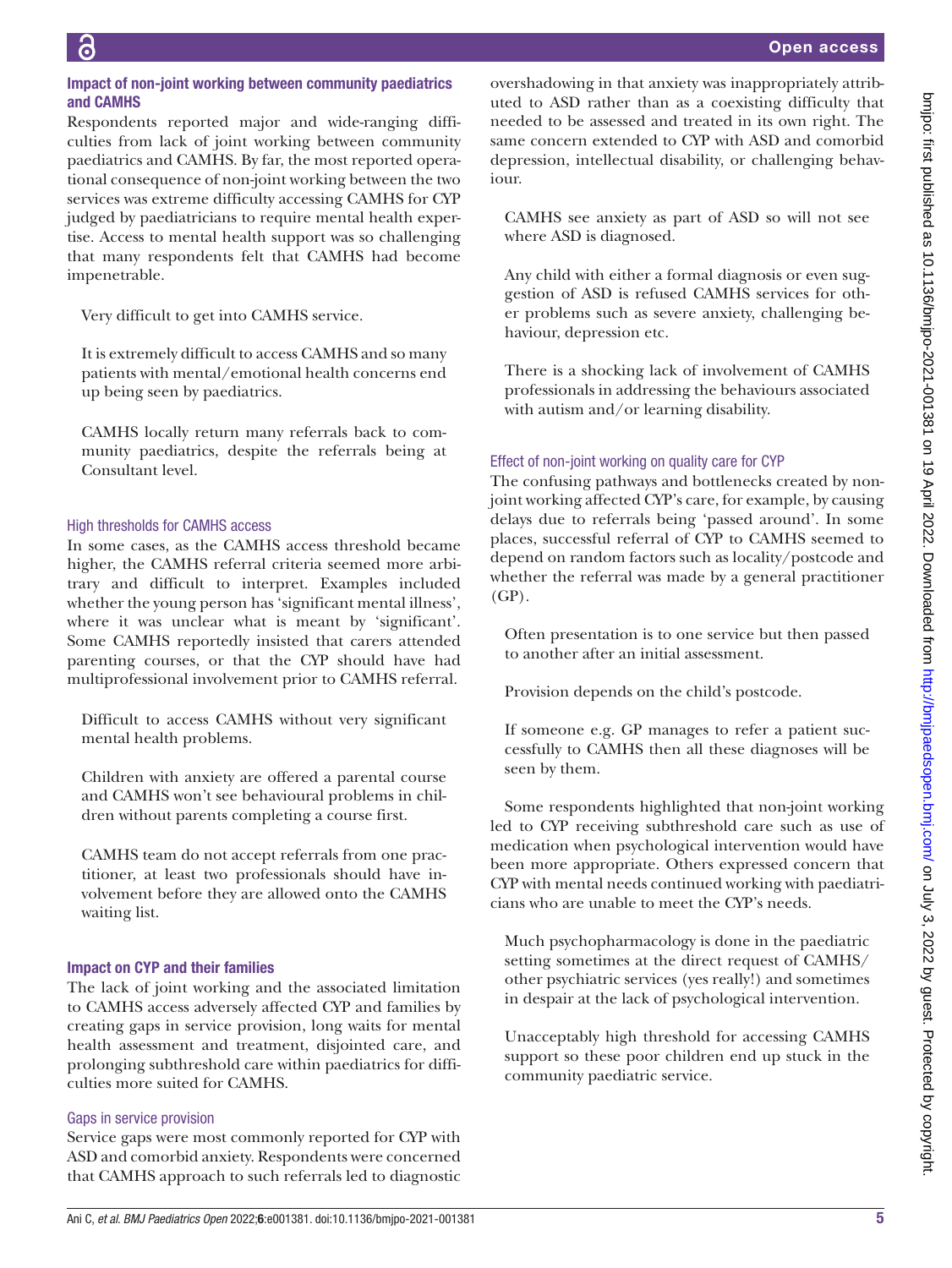# Impact on seamless transition to Adult Mental Health Services (AMHS)

Specific difficulties were reported about transitions. This was most common for CYP who would otherwise have transitioned seamlessly from CAMHS to AMHS, but were in paediatric care where the pathway to AMHS was unclear.

Continue to see beyond 18 for ADHD medication review due to lack of appropriate adult services.

We are being pushed to work with over 19yrs particularly for those with Education and Health Care Plan (EHCP) (which specifies the educational, care and health support required by child).

It is very confusing and transition even more.

# Impact of non-joint working on paediatric services

A large proportion of the paediatricians detailed examples of the adverse impact of non-joint working on paediatric services. The impact included ethical and professional concerns about their own practice and additional workload and disruptions to care.

In relation to professional and ethical concerns, many respondents mentioned worries about having to take clinical responsibilities for CYP with mental health difficulties, which were beyond their skills, professional expertise and training as paediatricians.

As paediatricians we try to work within the areas of our expertise/training but are under constant pressure to see children who should be being seen in CAMHS but who are repeatedly turned down.

This is inappropriate as Paediatricians are not necessarily trained or equipped to manage mental health conditions effectively.

The Community Paediatric team is holding responsibility for a large number of children who actually require psychological or psychiatric input which is not provided locally.

Another common concern is the backflow of referrals from CAMHS to community paediatrics. Some respondents pointed out that the very high threshold for CAMHS referral meant that other professionals saw community paediatrics as the 'only open door' or 'better than nothing'.

Most patients are automatically referred to the community paediatric services because CAMHS will almost invariably reject all referrals and the primary care have no other place to refer children.

Feels as though community paediatrics is very much a safety net service, not always appropriately.

But if CAMHS won't accept then we are seen as 'better than nothing' which is adding additional strain to our already overstretched services.

Some paediatricians found these difficulties resulting from poor joint working with CAMHS really disconcerting and they highlighted their frustration.

Often frustrated when CAMHS do not accept our referral.

It is very frustrating because then the problems are sent to the paediatric team.

It is also shocking that a young person who has not left the house for 3 months due to anxiety related to school (may or may not be related to ASD) gets no service of any kind.

## Impact of non-joint working on local health systems

The challenging experiences described by paediatricians were not limited to that professional group. Respondents highlighted similar difficulties experienced by other CAMHS referrers such as GPs, social workers and schools. In particular, the high CAMHS threshold led to some clinicians in the wider care system feeling under pressure to 'trick the system' by adjusting their referrals, thus raising ethical concerns.

Other agencies will find the wait time to see CAM-HS unacceptable and then modify their referral to include, for example, autism and ask community paediatrics to see.

Many respondents indicated that poor joint working between community paediatrics and CAMHS engendered difficulties in the wider care systems that included confusion around boundaries and care pathways, fragmentation and duplication of service provisions, all of which resulted in poor, uncoordinated, unsatisfactory and inefficient care for CYP and their families.

Currently a muddle and is frustrating for patients and their carers and also for professionals.

# Examples of good joint working practices

While most responses pointed to limited joint working and the associated difficulties, a few respondents reported some positive although varying levels of established or developing joint working practices.

Paediatrics and CAMHS are in same organisation and we are becoming more integrated.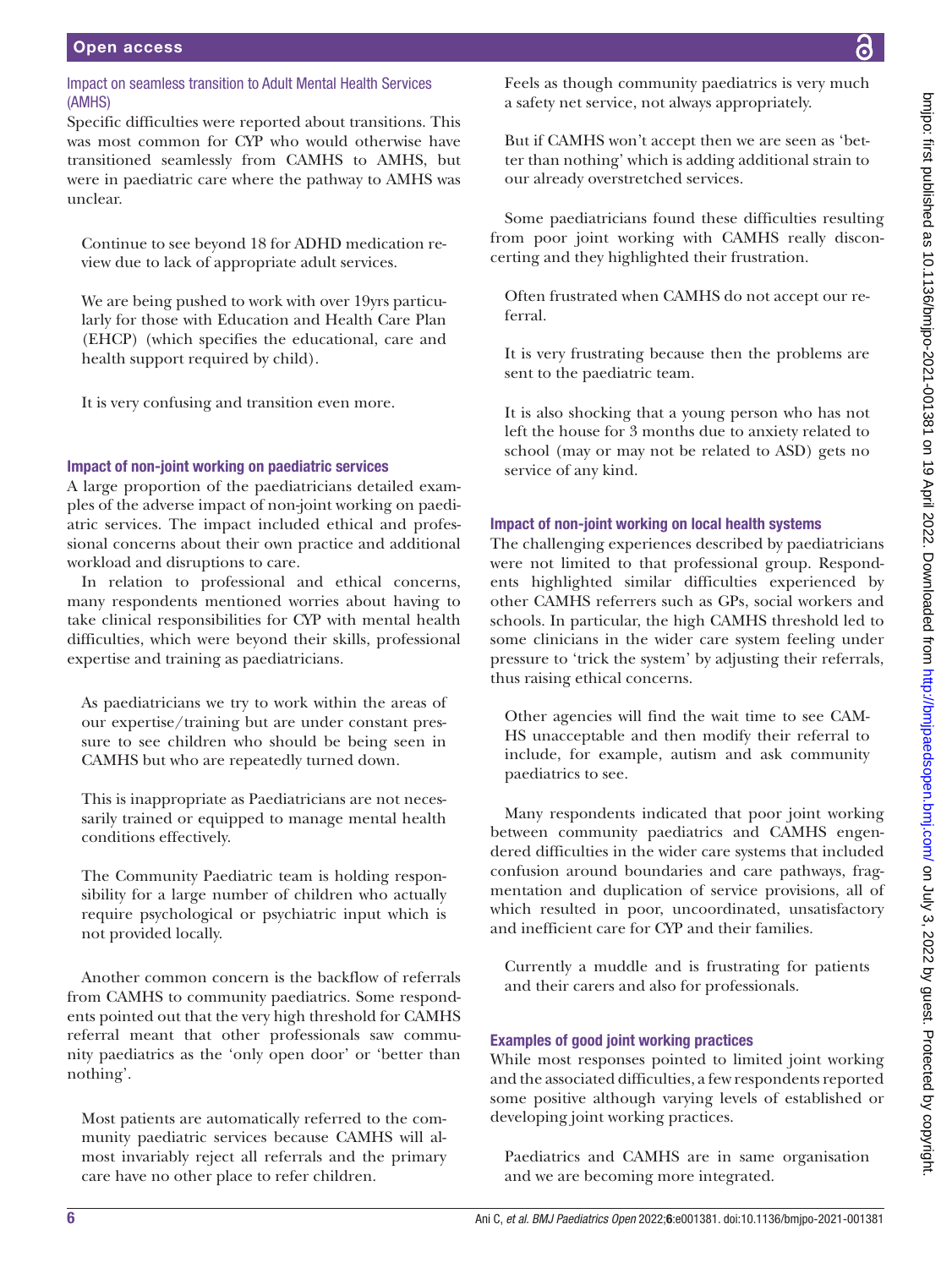We have a monthly liaison meeting between CAMHS and paediatrics which helps to determine how the services work together.

There are currently embryological developments to progress to a more streamlined service as opposed to confusion and triplicate working.

Incidentally, only one respondent gave an unqualified positive report of good access by community paediatricians to CAMHS in their area.

we are very fortunate here to have ready access to CAMHS.

#### **DISCUSSION**

This survey of community paediatricians' views of joint working with CAMHS identified overwhelming support for more collaborative working between the two professional groups. However, paediatricians' actual experience of joint working with CAMHS was limited. Paediatricians identified the key hindrance to joint working as disincentivising service and commissioning structures. The most proximal negative impact of non-joint working was severely limited access to CAMHS for CYP judged by paediatricians to require mental health support. Other negative consequences for CYP and their families were service gaps, especially for CYP with ASD and comorbid emotional difficulties, disjointed care pathways, difficulties with transitioning to AMHS, and overall poor quality of care. For paediatric services, non-joint working led to significant concerns about working beyond their expertise and dealing with higher workload due to backflow from CAMHS. The wider health systems experienced confusion around care boundaries and fragmentation and duplication of services, resulting in dissatisfaction and inefficient care for CYP and their families. The UK-wide coverage of the survey suggests that these difficulties are widespread and not attributable to local or regional service outliers.

These findings are consistent with existing literature from the UK and elsewhere.<sup>9 10 18–20 25 26</sup> For example, an earlier UK survey in 2006 found that only a third of the paediatricians felt that the mental health needs of their patients were being met by CAMHS.<sup>[20](#page-8-16)</sup> Similarly, previous studies have highlighted difficulties due to different perspectives between paediatricians and CAMHS on the types and thresholds of mental health difficulties seen by  $CAMHS$ <sup>18</sup> Also the disincentivising effect of splintered commissioning of children's physical and mental health services has been documented in a recent review.<sup>19</sup> However, the current study adds three new findings. The first is the reported very severe limitation to CAMHS access for CYP judged by paediatricians to require mental health support. The second is the very high level of service gaps for CYP with ASD and comorbid anxiety

and the suggestion that these CYP were being declined care due to possible diagnostic overshadowing. Finally, it was surprising to see the high degree of service splintering resulting from disjointed commissioning, which included (1) an unwieldy array of service boundaries based on diagnosis, age and whether or not the CYP is on medication; (2) varied service remits, such as 'diagnosis without treatment or follow-up'; and (3) a range of service providers, including voluntary and private profitoriented organisations.

Paediatricians identified disincentivising commissioning and service structures as the main overarching hindrance to poor joint working with CAMHS. Thornicroft and colleagues $^{27}$  have highlighted that commissioning and funding can strongly militate against integrated care irrespective of favourable higher macropolicies by national governments. Thus, joint commissioning of adequately funded paediatric and CAMHS services that are colocated and within the same health management organisations could address most of the difficulties identified in this survey.<sup>10 11 17 25</sup> The aforementioned commissioning goals would support progress towards the highest level of joint working within the three categories of incremental integration framework described by Heath *et al*, [43](#page-9-9) which are 'coordinated care', 'co-located care' and 'integrated care'. The UK has some positive examples of jointly commissioned and/or colocated paediatric and CAMHS services that evidence improved quality of care and use of resources.<sup>244</sup> The success ingredients in these services could be distilled and used to inform better integration for other services. In addition, the UK could learn from successful models of integrated care in other regions, such as the Massachusetts Child Psychiatry Access Project<sup>45</sup> and the Extension for Community Healthcare Outcomes<sup> $46$ </sup> models in the USA and their adaptations in other countries such as Canada<sup>47</sup> and Sweden.<sup>48</sup> However, adapting these models in the UK to improve collaboration between paediatrics and CAMHS would need to consider the additional resource implications for both services, especially for paediatricians who may experience a further increase in workload. $46 \frac{48}{10}$  In the mean time, pending strategic changes such as in commissioning, front-line clinicians in paediatric and CAMHS services can support improved collaboration by adopting some of the strategies suggested by Fazel and colleagues.<sup>49</sup>

Paediatricians' concerns about exceeding their expertise in trying to support CYP with mental illness is important to note. Given the high proportion of mental illness among CYP attending paediatric services, it is important that paediatricians can recognise common mental health problems among such CYP. This is consistent with the expectation that children's mental health is everybody's business.<sup>3 50</sup> However, in the UK, the view of the Royal College of Paediatrics and Child Health is that it is not intended that paediatricians take on psychiatric roles such as diagnosis and pharmacological treatment of mental illness (with the exception of ADHD), nor that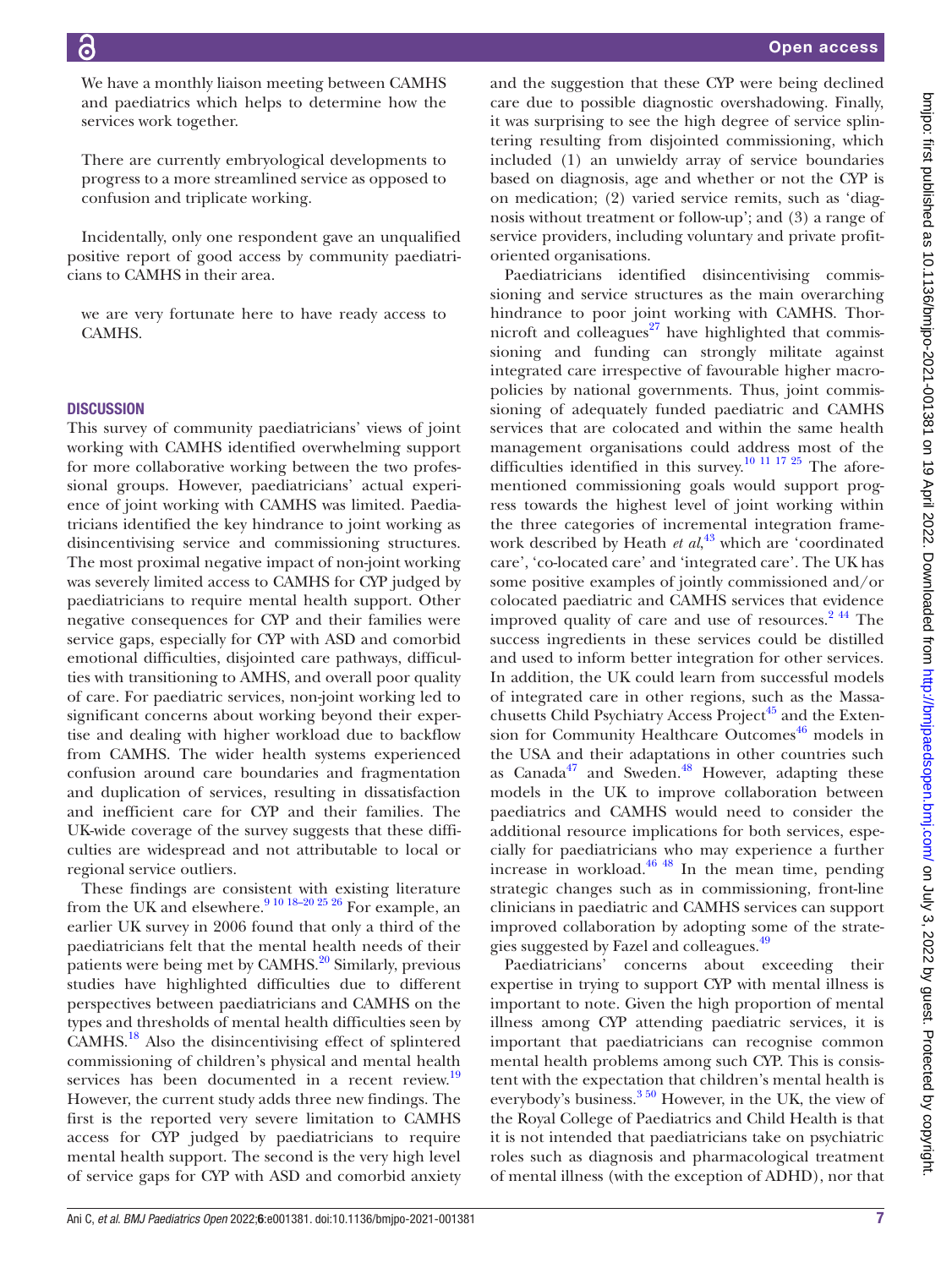paediatric services take on patients who would otherwise be referred to CAMHS.<sup>51</sup> Nevertheless, the situation may be different in other regions, such as in Australia, $52 \text{ USA}$  $52 \text{ USA}$ and Canada, $54$  where some paediatricians prescribe selective serotonin reuptake inhibitors for CYP with mental health difficulties such as anxiety. It could be argued that, with additional child mental health training, such extension in paediatric practice and prescribing could be helpful in improving mental health treatment for CYP where CAMHS capacity is otherwise limited.<sup>55</sup> However, it remains relevant in all regions for paediatricians to have reliable access to CAMHS so that CYP identified by paediatricians to have mental health difficulties can receive the full range of indicated mental health treatments, more so in regions like the UK where paediatricians do not usually treat CYP with non-ADHD-related mental illnesses.<sup>1751</sup>

The authors are mindful that this survey of community paediatricians is not balanced by a similar survey of CAMHS clinicians. The first author is a CAMHS consultant and so can offer a CAMHS perspective. It is likely that a survey of CAMHS clinicians would find similar high levels of support for joint working with community paediatrics and would identify similar barriers to joint working. CAMHS clinicians are likely to regret the difficulties with CAMHS access highlighted in this survey and to explain that the main reason is severe demand–capacity imbalance in CAMHS. This survey was conducted in 2015, when CAMHS had been severely cut due to the UK government austerity programme.<sup>32</sup> For example, CAMHS budgets were cut by £50million from 2010 to 2013, which amounted to a 6% reduction in funding real terms.<sup>56</sup> The combination of very high referral rates and reducing capacity created an imbalance that meant that CAMHS had to refocus limited capacity on the CYP with the greatest need, such as those suffering from severe depression, bipolar illness, psychosis and/or at increased risk of suicide. Incidentally, such refocusing of limited resources is consistent with the recommendation of the UK medical regulator (General Medical Council), which states in its 'Good Medical Practice Guidance'<sup>57</sup> that doctors should 'give priority to patients on the basis of their clinical need' (paragraph 56). From this perspective, both paediatric and CAMHS services could be viewed as 'co-victims' of the same systemic service disruption caused by disjointed commissioning and underresourcing of CAMHS in the UK.

#### Strengths and limitations

The main strength of this survey is the likelihood of a UK-wide coverage, given that BACCH membership covers all four nations of the UK (England, Scotland, Wales and Northern Ireland). The main limitation is the 'notional' response rate of 22%. We use the term 'notional' because we believe that the response rate in relation to the 169 community child health services in the UK (instead of the 1120 individual members of BACCH) is likely to be much higher. This is because some responded on behalf of 'Teams' rather than as individuals. Also,

for this qualitative analysis, the response rate seemed adequate given that data saturation for the main themes was reached with 30% of responses. Having said that, low response bias may have contributed to the overwhelmingly negative comments. This is because people are more likely to respond to surveys if they have had a particularly salient experience with the subject in question.<sup>58</sup> In this regard, it is possible that more of the paediatricians who responded are those who had had particularly challenging experiences with CAMHS. A further limitation is the lack of sociodemographic or regional data. We deliberately avoided seeking these data in order to strengthen the anonymity of the responses. Also, while qualitative analysis of free-text responses as in this study can provide valuable information,  $59$  we acknowledge the limitation that the comments may not allow the same level of indepth exploration as interviews or focus group discussions.<sup>5</sup>

#### **CONCLUSION**

This study found limited joint working between community paediatrics and CAMHS, which is associated with a wide range of adverse impact on service users and providers. It highlighted several challenges, including the importance of commissioning and service structures. This is a complex issue with no simple linear solutions. However, the survey suggests that joint commissioning of adequately funded paediatric and CAMHS services that are colocated and within the same health management organisations is a potentially crucial long-term strategy to address this challenge. The UK now has high-level strategic prointegration policies which provide important motivation. The region also has successful examples of jointly commissioned and colocated paediatric and CAMHS services that can be the foundation for scaling up further integration. Additional strategies can be gained from studying and adapting successful models of collaborative working in other jurisdictions. However, it is important to address other crucial underlying and longstanding macro-level factors such as funding and staffing constraints in both paediatric and CAMHS services. $\frac{60}{60}$  $\frac{60}{60}$  $\frac{60}{60}$ With supportive strategic policies, enabling commissioning structures and keenness of front-line clinicians, the UK can achieve the goal of closer integration of paediatric and CAMHS services.

#### Author affiliations

<sup>1</sup> Division of Psychiatry, Imperial College London, Faculty of Medicine, London, UK <sup>2</sup>Child and Adolescent Mental Health Service, Surrey and Borders Partnership NHS Foundation Trust, Leatherhead, UK

<sup>3</sup> Executive Committee Member, Child and Adolescent Psychiatric Surveillance System, Royal College of Psychiatry, London, UK

4 Integrated Department of Paediatrics, Southend University Hospital NHS Foundation Trust, Westcliff-on-Sea, UK

<sup>5</sup>Scientific Committee Member, British Paediatric Surveillance Unit, Royal College of Paediatrics and Child Health, London, UK

<sup>6</sup>Halton Community Paediatrics Unit, Bridgewater Community Healthcare NHS Foundation Trust, Runcorn, UK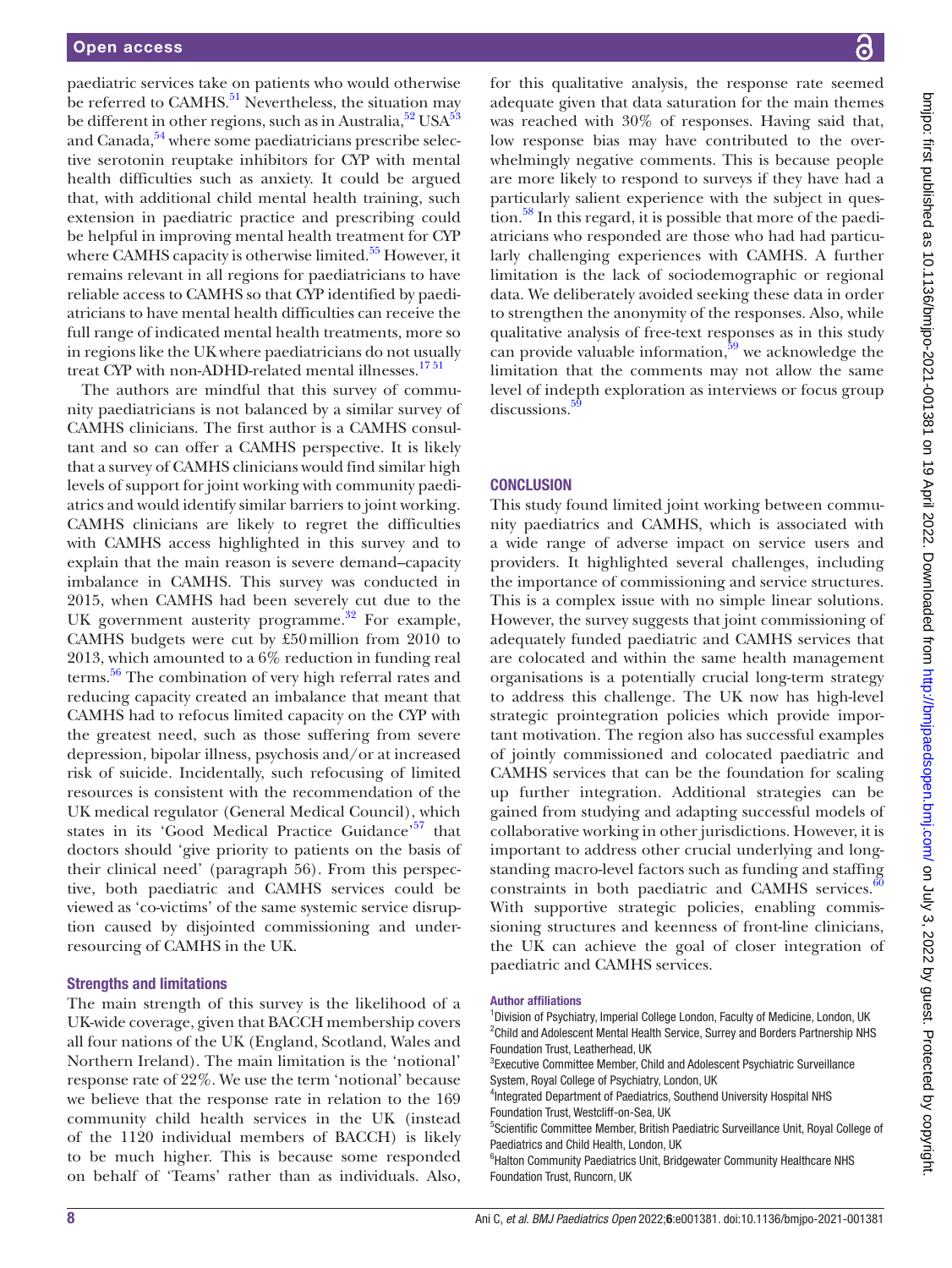Acknowledgements We are highly indebted to Dr Michael Morton (Consultant Child and Adolescent Psychiatrist and Member of CAPSS Executive Committee) and Dr Tanja-Sabine Schumm (Consultant Child and Adolescent Psychiatrist), who were instrumental in setting up the initial CAPSS survey study. We thank Richard Lynn (BPSU Scientific Coordinator and Member of CAPSS Executive Committee) and Madeleine Wang (BPSU Patient Representative) for their support and advice. We are grateful to Dr Oana Mitrofan (Consultant Child and Adolescent Psychiatrist) for initial advice on the thematic analysis of the data.

Contributors HA conceived the research idea and designed the paediatric survey study. All three authors (CA, HA and MOO) analysed the data. CA drafted the first manuscript. All three authors critically reviewed and approved the final manuscript. HA is the guarantor.

Funding The authors have not declared a specific grant for this research from any funding agency in the public, commercial or not-for-profit sectors.

#### Competing interests None declared.

Patient consent for publication Not required.

Ethics approval This study involves human participants. This anonymous survey was consistent with current research governance in the UK and other countries in relation to low-risk health and medical research, whereby ethical approval was not required as the survey was completely anonymous and participation was entirely voluntary by persons not classified as 'vulnerable' (Scott *et al*). Thus, informed consent is assumed by the respondents' voluntary participation in the survey.

Provenance and peer review Not commissioned; externally peer reviewed.

Data availability statement Data are available upon reasonable request.

Open access This is an open access article distributed in accordance with the Creative Commons Attribution Non Commercial (CC BY-NC 4.0) license, which permits others to distribute, remix, adapt, build upon this work non-commercially, and license their derivative works on different terms, provided the original work is properly cited, appropriate credit is given, any changes made indicated, and the use is non-commercial. See:<http://creativecommons.org/licenses/by-nc/4.0/>.

#### ORCID iDs

Cornelius Ani <http://orcid.org/0000-0003-0050-7939> Michael Oladipo Ogundele<http://orcid.org/0000-0003-0744-1434>

#### **REFERENCES**

- <span id="page-8-2"></span>1 Muskens JB, Velders FP, Staal WG. Medical comorbidities in children and adolescents with autism spectrum disorders and attention deficit hyperactivity disorders: a systematic review. *[Eur](http://dx.doi.org/10.1007/s00787-017-1020-0)  [Child Adolesc Psychiatry](http://dx.doi.org/10.1007/s00787-017-1020-0)* 2017;26:1093–103.
- <span id="page-8-0"></span>2 Davies V. No wrong door: addressing injustices and achieving better mental healthcare provision for under-18s in acute physical healthcare settings. *[BJPsych Bull](http://dx.doi.org/10.1192/bjb.2021.1)* 2022;46:20–6.
- <span id="page-8-11"></span>3 Joint statement by the RCEM, RCPCH and RCPsych. Meeting the mental health needs of children and young people in acute hospitals: these patients are all our patients. Available: [https://www.rcpsych.](https://www.rcpsych.ac.uk/news-and-features/latest-news/detail/2021/12/21/joint-college-statement-on-meeting-the-mental-health-needs-of-children-and-young-people-in-acute-hospitals?dm_i=43MR,183A6,RDWV,5MQVV,1) [ac.uk/news-and-features/latest-news/detail/2021/12/21/joint](https://www.rcpsych.ac.uk/news-and-features/latest-news/detail/2021/12/21/joint-college-statement-on-meeting-the-mental-health-needs-of-children-and-young-people-in-acute-hospitals?dm_i=43MR,183A6,RDWV,5MQVV,1)[college-statement-on-meeting-the-mental-health-needs-of-children](https://www.rcpsych.ac.uk/news-and-features/latest-news/detail/2021/12/21/joint-college-statement-on-meeting-the-mental-health-needs-of-children-and-young-people-in-acute-hospitals?dm_i=43MR,183A6,RDWV,5MQVV,1)[and-young-people-in-acute-hospitals?dm\\_i=43MR,183A6,RDWV,](https://www.rcpsych.ac.uk/news-and-features/latest-news/detail/2021/12/21/joint-college-statement-on-meeting-the-mental-health-needs-of-children-and-young-people-in-acute-hospitals?dm_i=43MR,183A6,RDWV,5MQVV,1) [5MQVV,1](https://www.rcpsych.ac.uk/news-and-features/latest-news/detail/2021/12/21/joint-college-statement-on-meeting-the-mental-health-needs-of-children-and-young-people-in-acute-hospitals?dm_i=43MR,183A6,RDWV,5MQVV,1) [Accessed 16 Feb 22].
- <span id="page-8-1"></span>4 Glazebrook C, Hollis C, Heussler H, *et al*. Detecting emotional and behavioural problems in paediatric clinics. *[Child Care Health Dev](http://dx.doi.org/10.1046/j.1365-2214.2003.00324.x)* 2003;29:141–9.
- <span id="page-8-3"></span>5 Ogundele MO, Ayyash HF. Evidence-Based multidisciplinary assessment and management of children and adolescents with neurodevelopmental disorders. *Arch Dis Child* 2019;104:A268.
- <span id="page-8-4"></span>6 BACCH/RCPCH. Covering all bases community child health: a paediatric workforce guide. RCPCH Sept, 2017. Available: [https://](https://www.rcpch.ac.uk/sites/default/files/2018-03/covering_all_bases_community_child_health_-_a_paediatric_workforce_guide.pdf) [www.rcpch.ac.uk/sites/default/files/2018-03/covering\\_all\\_bases\\_](https://www.rcpch.ac.uk/sites/default/files/2018-03/covering_all_bases_community_child_health_-_a_paediatric_workforce_guide.pdf) [community\\_child\\_health\\_-\\_a\\_paediatric\\_workforce\\_guide.pdf](https://www.rcpch.ac.uk/sites/default/files/2018-03/covering_all_bases_community_child_health_-_a_paediatric_workforce_guide.pdf) [Accessed 5 Apr 2021].
- <span id="page-8-5"></span>7 National Institute for Health and Care Excellence. Autism spectrum disorder in under 19s: recognition, referral and diagnosis Clinical guideline [CG128], 2017. Available: [https://www.nice.org.uk/](https://www.nice.org.uk/guidance/cg128/resources/autism-spectrum-disorder-in-under-19s-recognition-referral-and-diagnosis-pdf-35109456621253) [guidance/cg128/resources/autism-spectrum-disorder-in-under-19s](https://www.nice.org.uk/guidance/cg128/resources/autism-spectrum-disorder-in-under-19s-recognition-referral-and-diagnosis-pdf-35109456621253)[recognition-referral-and-diagnosis-pdf-35109456621253](https://www.nice.org.uk/guidance/cg128/resources/autism-spectrum-disorder-in-under-19s-recognition-referral-and-diagnosis-pdf-35109456621253) [Accessed 16 Feb 2022].
- <span id="page-8-6"></span>8 Parr J, Wigham S, Farr W. 1123 UK childhood autism diagnostic services survey 2020: evidence for challenges and innovations, 2021
- <span id="page-8-7"></span>9 Asarnow JR, Rozenman M, Wiblin J, *et al*. Integrated medicalbehavioral care compared with usual primary care for child and

adolescent behavioral health: a meta-analysis. *[JAMA Pediatr](http://dx.doi.org/10.1001/jamapediatrics.2015.1141)* 2015;169:929–37.

- <span id="page-8-30"></span>10 Platt RE, Spencer AE, Burkey MD, *et al*. What's known about implementing co-located paediatric integrated care: a scoping review. *[Int Rev Psychiatry](http://dx.doi.org/10.1080/09540261.2018.1563530)* 2018;30:242–71.
- <span id="page-8-8"></span>11 Male I, Farr W, Reddy V. Should clinical services for children with possible ADHD, autism or related conditions be delivered in an integrated neurodevelopmental pathway? *[Integrated Healthcare](http://dx.doi.org/10.1136/ihj-2019-000037)  [Journal](http://dx.doi.org/10.1136/ihj-2019-000037)* 2020;2:e000037.
- <span id="page-8-9"></span>12 NHS England - Mental Health Taskforce. The five year forward view for mental health, 2016. Available: [https://www.england.nhs.uk/wp](https://www.england.nhs.uk/wp-content/uploads/2016/02/Mental-Health-Taskforce-FYFV-final.pdf)[content/uploads/2016/02/Mental-Health-Taskforce-FYFV-final.pdf](https://www.england.nhs.uk/wp-content/uploads/2016/02/Mental-Health-Taskforce-FYFV-final.pdf)  [Accessed 5 Apr 2021].
- <span id="page-8-10"></span>13 NHS England. The NHS long term plan. Available: [https://www.](https://www.longtermplan.nhs.uk/wp-content/uploads/2019/08/nhs-long-term-plan-version-1.2.pdf) [longtermplan.nhs.uk/wp-content/uploads/2019/08/nhs-long-term](https://www.longtermplan.nhs.uk/wp-content/uploads/2019/08/nhs-long-term-plan-version-1.2.pdf)[plan-version-1.2.pdf](https://www.longtermplan.nhs.uk/wp-content/uploads/2019/08/nhs-long-term-plan-version-1.2.pdf)
- <span id="page-8-12"></span>14 Committee on Psychosocial Aspects of Child and Family Health and Task Force on Mental Health. Policy statement--The future of pediatrics: mental health competencies for pediatric primary care. *[Pediatrics](http://dx.doi.org/10.1542/peds.2009-1061)* 2009;124:410–21.
- <span id="page-8-13"></span>15 American Academy of Child and Adolescent Psychiatry. A guide to building collaborative mental health care partnerships in pediatric primary care. Available: https://www.aacap.org/App [Themes/AACAP/docs/clinical\\_practice\\_center/guide\\_to\\_building\\_](https://www.aacap.org/App_Themes/AACAP/docs/clinical_practice_center/guide_to_building_collaborative_mental_health_care_partnerships.pdf) [collaborative\\_mental\\_health\\_care\\_partnerships.pdf](https://www.aacap.org/App_Themes/AACAP/docs/clinical_practice_center/guide_to_building_collaborative_mental_health_care_partnerships.pdf) [Accessed 5 Apr 2021].
- <span id="page-8-14"></span>16 World Health Organisation. Report by the Secretariat. Sixty-Ninth World health assembly. Geneva: WHO; (2016). Apr 15, framework on integrated, people-centred health services. Available: [https://apps.](https://apps.who.int/gb/ebwha/pdf_files/WHA69/A69_39-en.pdf?ua=1) [who.int/gb/ebwha/pdf\\_files/WHA69/A69\\_39-en.pdf?ua=1](https://apps.who.int/gb/ebwha/pdf_files/WHA69/A69_39-en.pdf?ua=1) [Accessed 5 Apr 2021].
- <span id="page-8-15"></span>17 Court A. Paediatricians and psychiatrists working together: what works best? *[Arch Dis Child](http://dx.doi.org/10.1136/archdischild-2013-304594)* 2014;99:708–11.
- <span id="page-8-28"></span>18 Cooper M, Evans Y, Pybis J. Interagency collaboration in children and young people's mental health: a systematic review of outcomes, facilitating factors and inhibiting factors. *[Child Care Health Dev](http://dx.doi.org/10.1111/cch.12322)* 2016;42:325–42.
- <span id="page-8-22"></span>19 Ogundele MO, Ayyash HF, Ani C. Integrated services for children and young people with neurodevelopmental and co-morbid mental health disorders: review of the evidence. *Journal of Psychiatry & Mental Disorders* 2020;5:1027.
- <span id="page-8-16"></span>20 Woodgate M, Elena Garralda M. Paediatric liaison work by child and adolescent mental health services. *[Child Adolesc Ment Health](http://dx.doi.org/10.1111/j.1475-3588.2005.00373.x)* 2006;11:19–24.
- <span id="page-8-17"></span>21 Royal College of Pediatrics and Child Health (RCPCH-UK). RCPCH medical workforce census, 2013. Available: [https://www.rcpch.ac.](https://www.rcpch.ac.uk/sites/default/files/RCPCH_medical_workforce_census_2013_-_main_findings.pdf) [uk/sites/default/files/RCPCH\\_medical\\_workforce\\_census\\_2013\\_-\\_](https://www.rcpch.ac.uk/sites/default/files/RCPCH_medical_workforce_census_2013_-_main_findings.pdf) [main\\_findings.pdf](https://www.rcpch.ac.uk/sites/default/files/RCPCH_medical_workforce_census_2013_-_main_findings.pdf) [Accessed 5 Apr 2021].
- <span id="page-8-18"></span>22 Kim WJ, American Academy of Child and Adolescent Psychiatry Task Force on Workforce Needs. Child and adolescent psychiatry workforce: a critical shortage and national challenge. *[Acad](http://dx.doi.org/10.1176/appi.ap.27.4.277)  [Psychiatry](http://dx.doi.org/10.1176/appi.ap.27.4.277)* 2003;27:277–82.
- 23 Thomas CR, Holzer CE. The continuing shortage of child and adolescent psychiatrists. *[J Am Acad Child Adolesc Psychiatry](http://dx.doi.org/10.1097/01.chi.0000225353.16831.5d)* 2006;45:1023–31.
- <span id="page-8-19"></span>24 McNicholas F, Sharma S, Oconnor C, *et al*. Burnout in consultants in child and adolescent mental health services (CAMHS) in Ireland: a cross-sectional study. *[BMJ Open](http://dx.doi.org/10.1136/bmjopen-2019-030354)* 2020;10:e030354.
- <span id="page-8-20"></span>25 Ayyash H, Sankar S, Merriman H, *et al*. Engagement of commissioners, primary and secondary care for developing successful ADHD services. *[Eur Child Adolesc Psychiatry](http://dx.doi.org/10.1007/s00787-012-0321-6)* 2013;22:45–6.
- <span id="page-8-21"></span>26 Wolfe I, Lemer C, Cass H. Integrated care: a solution for improving children's health? *[Arch Dis Child](http://dx.doi.org/10.1136/archdischild-2013-304442)* 2016;101:992–7.
- <span id="page-8-29"></span>27 Thornicroft G, Ahuja S, Barber S, *et al*. Integrated care for people with long-term mental and physical health conditions in low-income and middle-income countries. *[Lancet Psychiatry](http://dx.doi.org/10.1016/S2215-0366(18)30298-0)* 2019;6:174–86.
- <span id="page-8-23"></span>28 Guidance: the NHS constitution for England, 2021. Available: [https://](https://www.gov.uk/government/publications/the-nhs-constitution-for-england/the-nhs-constitution-for-england) [www.gov.uk/government/publications/the-nhs-constitution-for](https://www.gov.uk/government/publications/the-nhs-constitution-for-england/the-nhs-constitution-for-england)[england/the-nhs-constitution-for-england](https://www.gov.uk/government/publications/the-nhs-constitution-for-england/the-nhs-constitution-for-england)
- <span id="page-8-24"></span>29 How funding flows in the NHS. Available: [https://www.kingsfund.org.](https://www.kingsfund.org.uk/sites/default/files/2020-04/NHS_Funding_Flow_April_2020.pdf) [uk/sites/default/files/2020-04/NHS\\_Funding\\_Flow\\_April\\_2020.pdf](https://www.kingsfund.org.uk/sites/default/files/2020-04/NHS_Funding_Flow_April_2020.pdf)
- <span id="page-8-26"></span>30 The NHS: how providers are regulated and commissioned. Available: [https://www.kingsfund.org.uk/sites/default/files/2020- 03/NHS\\_](https://www.kingsfund.org.uk/sites/default/files/2020-%2003/NHS_structure_March_2020.pdf) [structure\\_March\\_2020.pdf](https://www.kingsfund.org.uk/sites/default/files/2020-%2003/NHS_structure_March_2020.pdf)
- <span id="page-8-25"></span>31 The Kings Fund. Integrated care systems explained: making sense of systems, places and neighbourhoods. Available: [https://www.](https://www.kingsfund.org.uk/publications/integrated-care-systems-explained) [kingsfund.org.uk/publications/integrated-care-systems-explained](https://www.kingsfund.org.uk/publications/integrated-care-systems-explained)  [Accessed 16 Feb 2022].
- <span id="page-8-27"></span>32 Mattheys K. The coalition, austerity and mental health. *[Disabil Soc](http://dx.doi.org/10.1080/09687599.2014.1000513)* 2015;30:475–8.